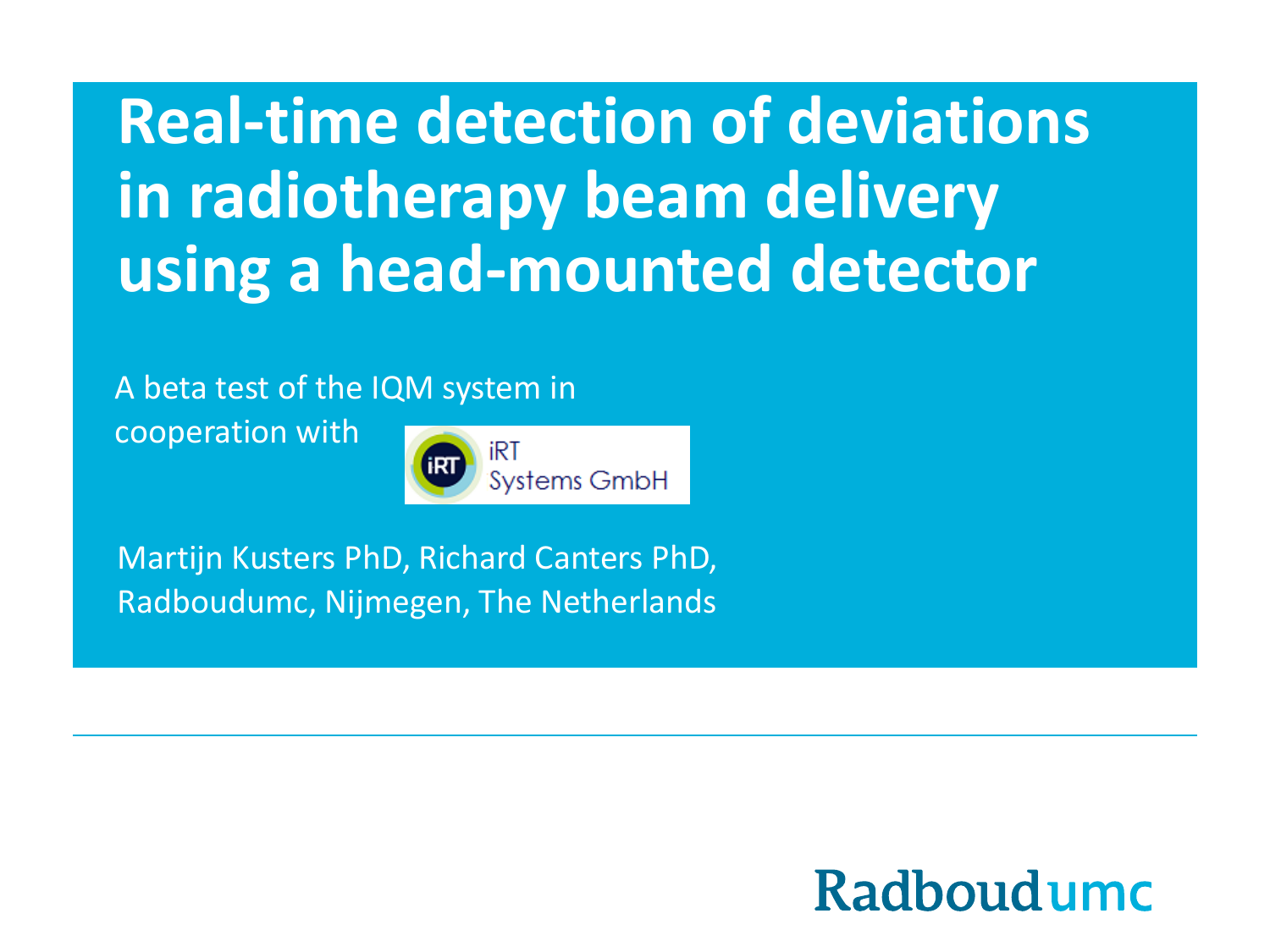### **[Outline](http://www.google.nl/url?sa=i&rct=j&q=&esrc=s&frm=1&source=images&cd=&cad=rja&uact=8&ved=0CAcQjRw&url=http://meditron.ch/radiation-therapy/index.php/hikashop-menu-for-categories-listing/product/249-gafchromic-ebt3-8x10f&ei=Vp03VYX4LoHVOMvngbgG&bvm=bv.91071109,d.bGg&psig=AFQjCNEye4aSi93J5CeAY9FonsdCMS1ODA&ust=1429794460277647)**

- Current practice of treatment monitoring
- The IQM system
- Testing the IQM system
- Discussion & Conclusions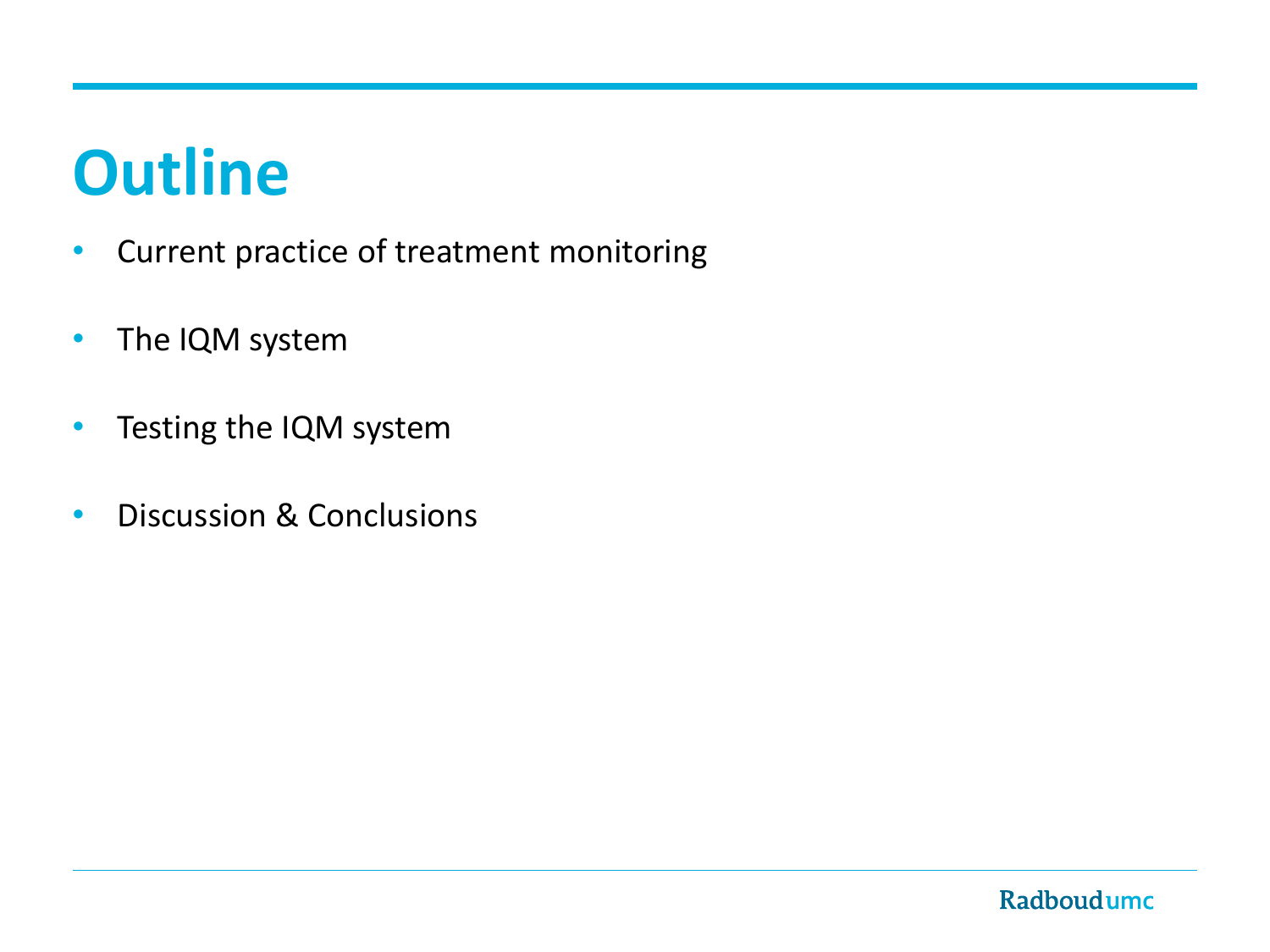### **Current practice**

### **Prescription**















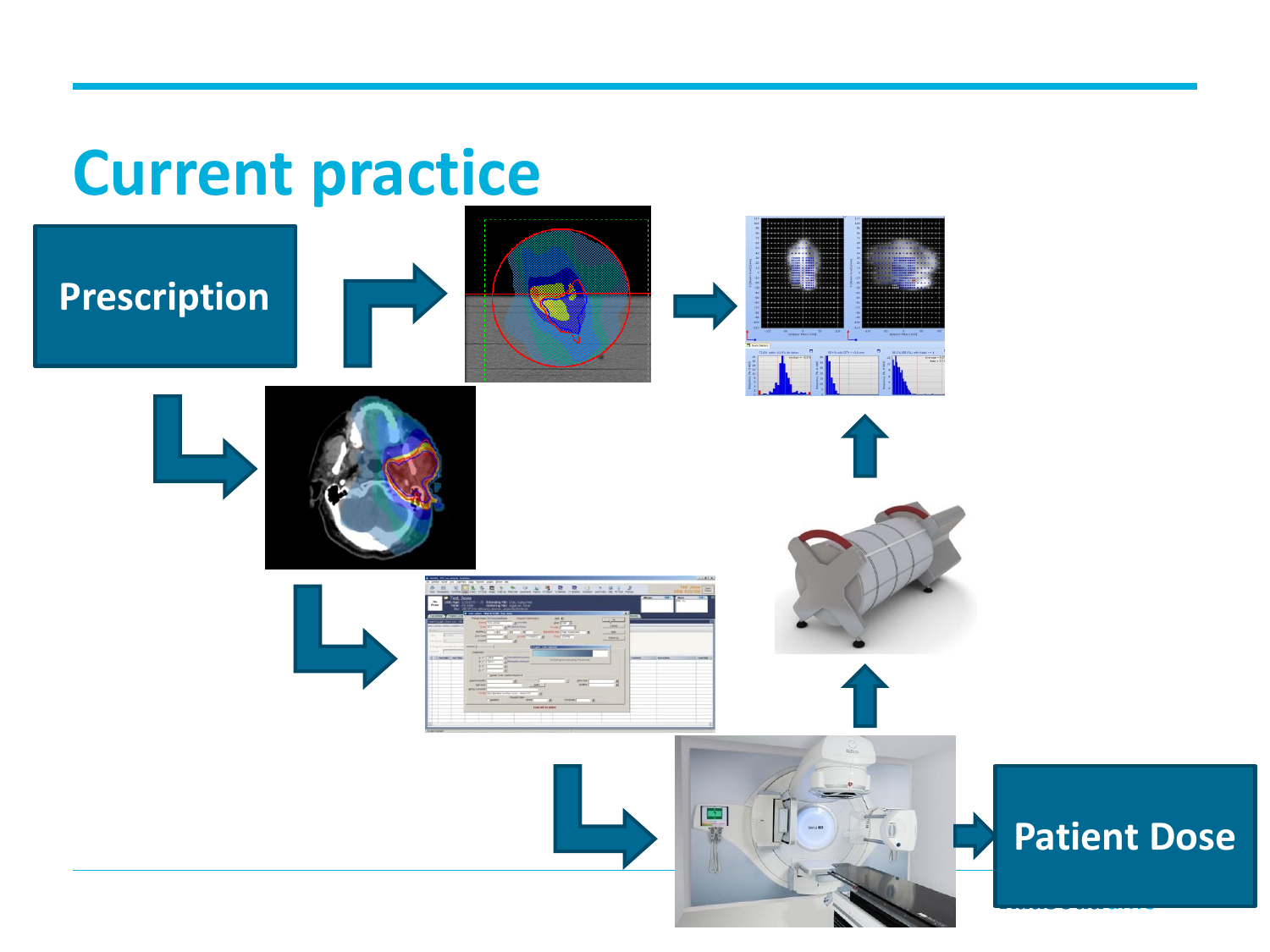### **Current practice**

| <b>Errors</b> in   | Delta 4 pre treatment QA            |
|--------------------|-------------------------------------|
| Prescription       | $\bm{x}$                            |
| <b>TPS</b>         |                                     |
| R&V                |                                     |
| Linac              | Not always treatment linac          |
| Transfer           | Not always treatment linac<br>$- -$ |
| Absolute dosimetry | Not always treatment linac          |
| Delivered beam     | $\bm{x}$                            |
| Dose in patient    | X                                   |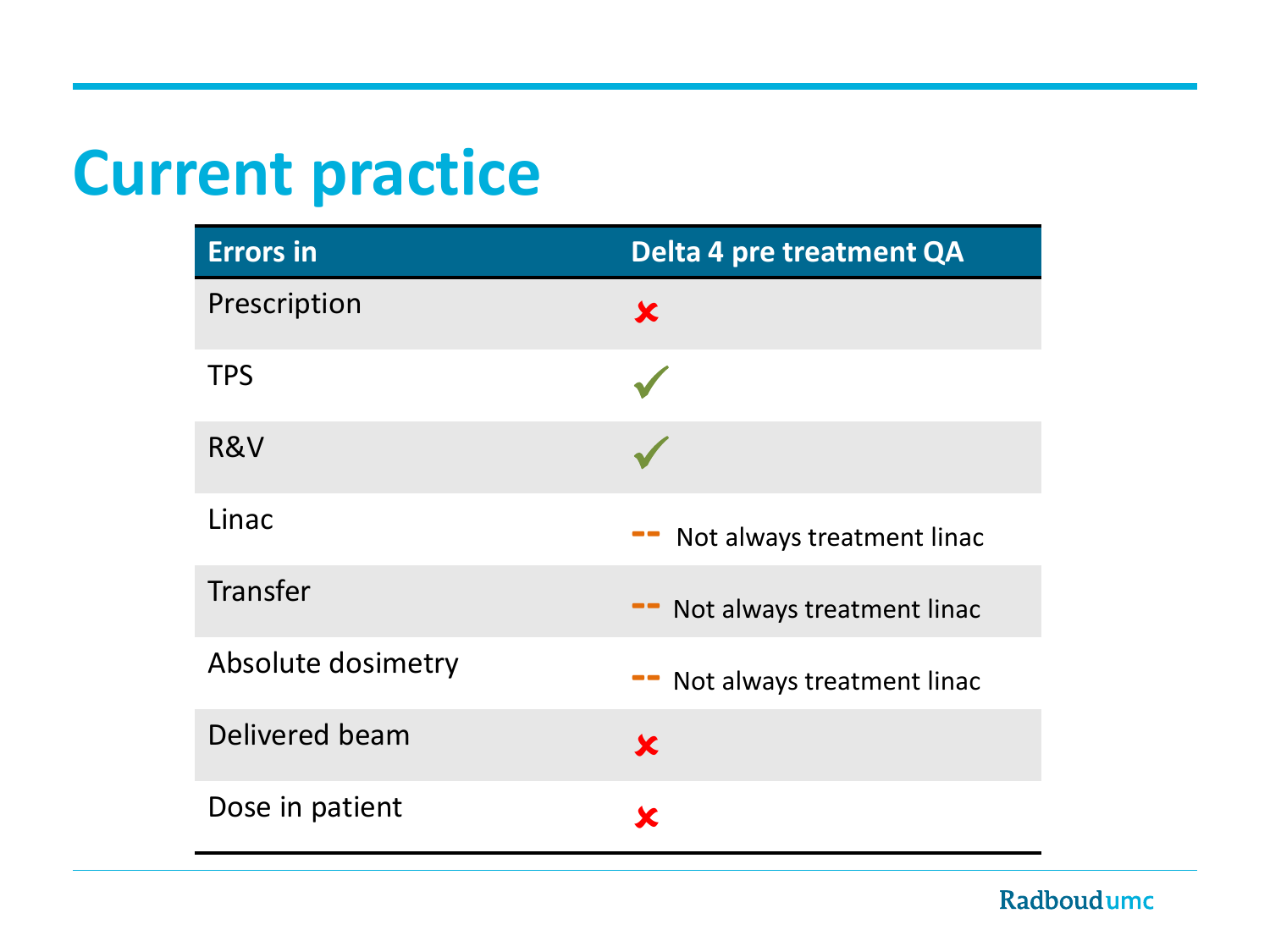## **Solutions to monitor the delivered beam (and patient)**

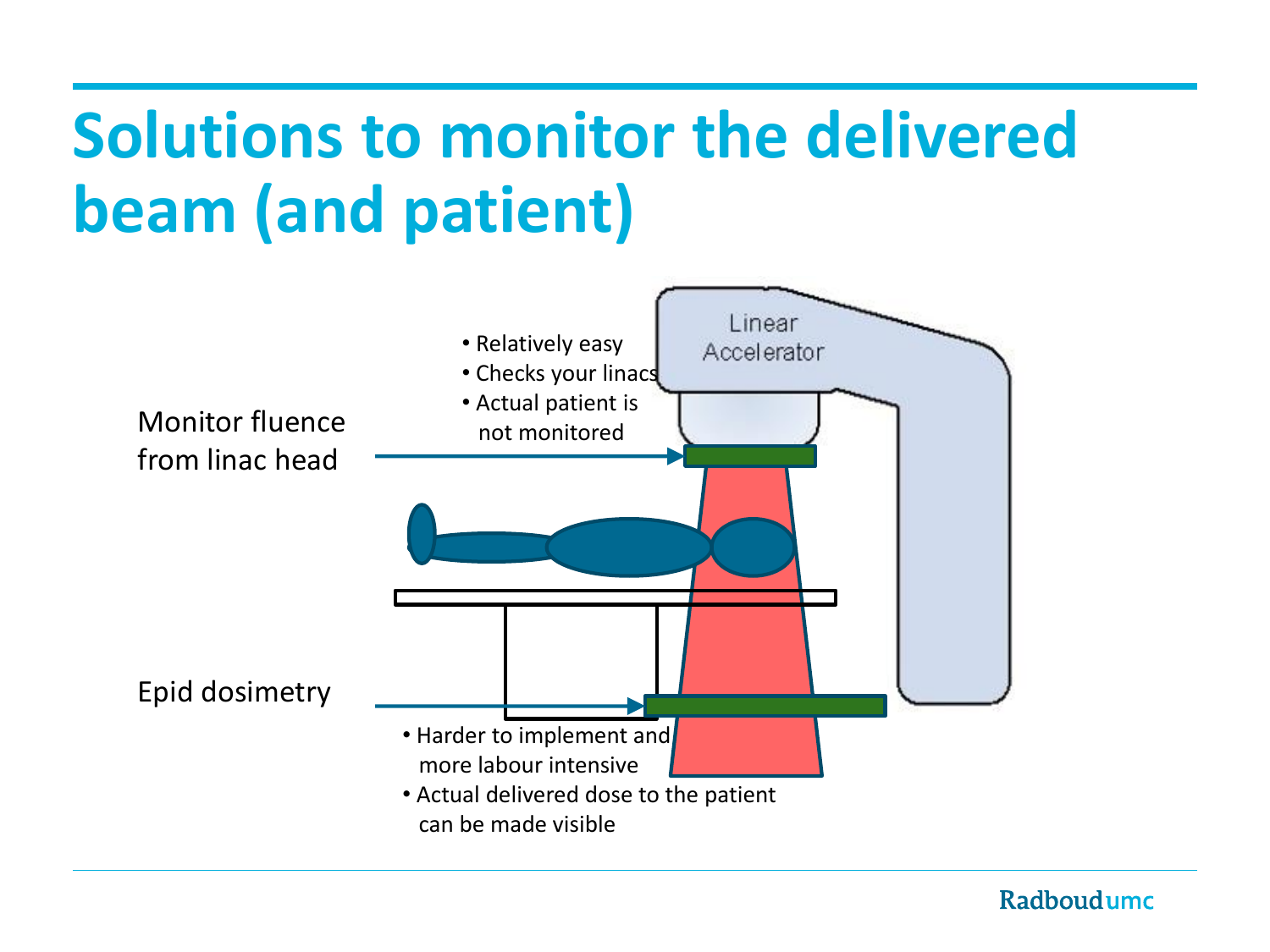### **Error detection with in vivo monitoring**

| <b>Errors in</b>          | Delta 4 pre treatment<br>QA | <b>Epid dosimetry</b> | <b>Linac head</b><br>monitor |
|---------------------------|-----------------------------|-----------------------|------------------------------|
| Prescription              | $\overline{\mathbf{x}}$     | $\pmb{\times}$        | $\pmb{\times}$               |
| <b>TPS</b>                |                             |                       |                              |
| R&V                       |                             |                       |                              |
| Linac                     | Not always treatment linac  |                       |                              |
| Transfer                  | Not always treatment linac  |                       |                              |
| Absolute dosimetry        | Not always treatment linac  |                       |                              |
| Delivered patient<br>beam | $\overline{\mathbf{x}}$     |                       |                              |
| Dose in patient           | $\overline{\textbf{x}}$     |                       | $\mathbf x$                  |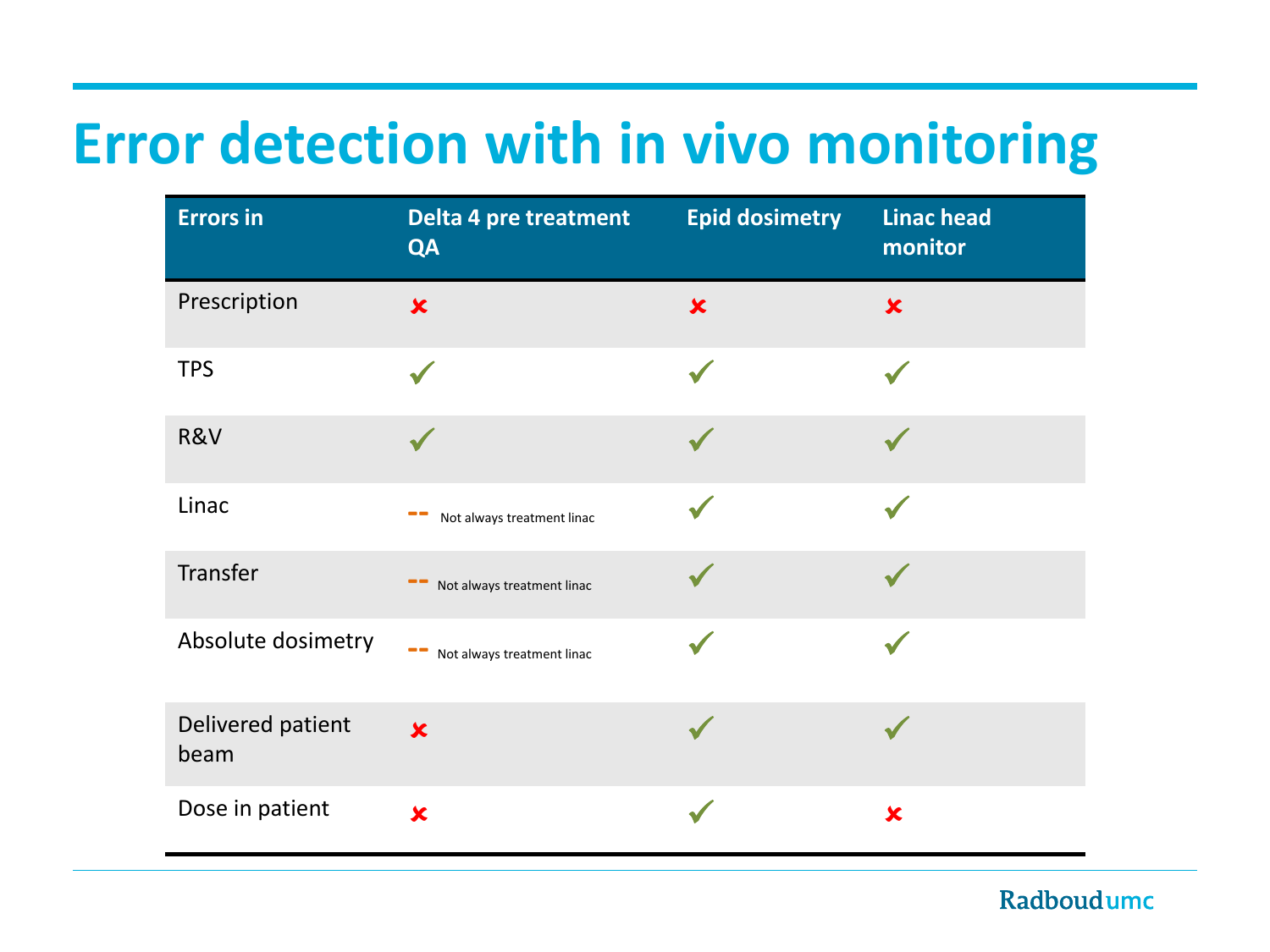### **Error detection with in vivo monitoring**

| <b>Errors in</b>   | <b>Delta 4 pre treatment QA</b>  |
|--------------------|----------------------------------|
| Prescription       | $\bm{x}$                         |
| <b>TPS</b>         |                                  |
| R&V                |                                  |
| Linac              | Not always treatment linac       |
| <b>Transfer</b>    | Not always treatment linac       |
| Absolute dosimetry | Not always treatment linac<br>-- |
| Delivered beam     | $\mathbf x$                      |
| Dose in patient    | x                                |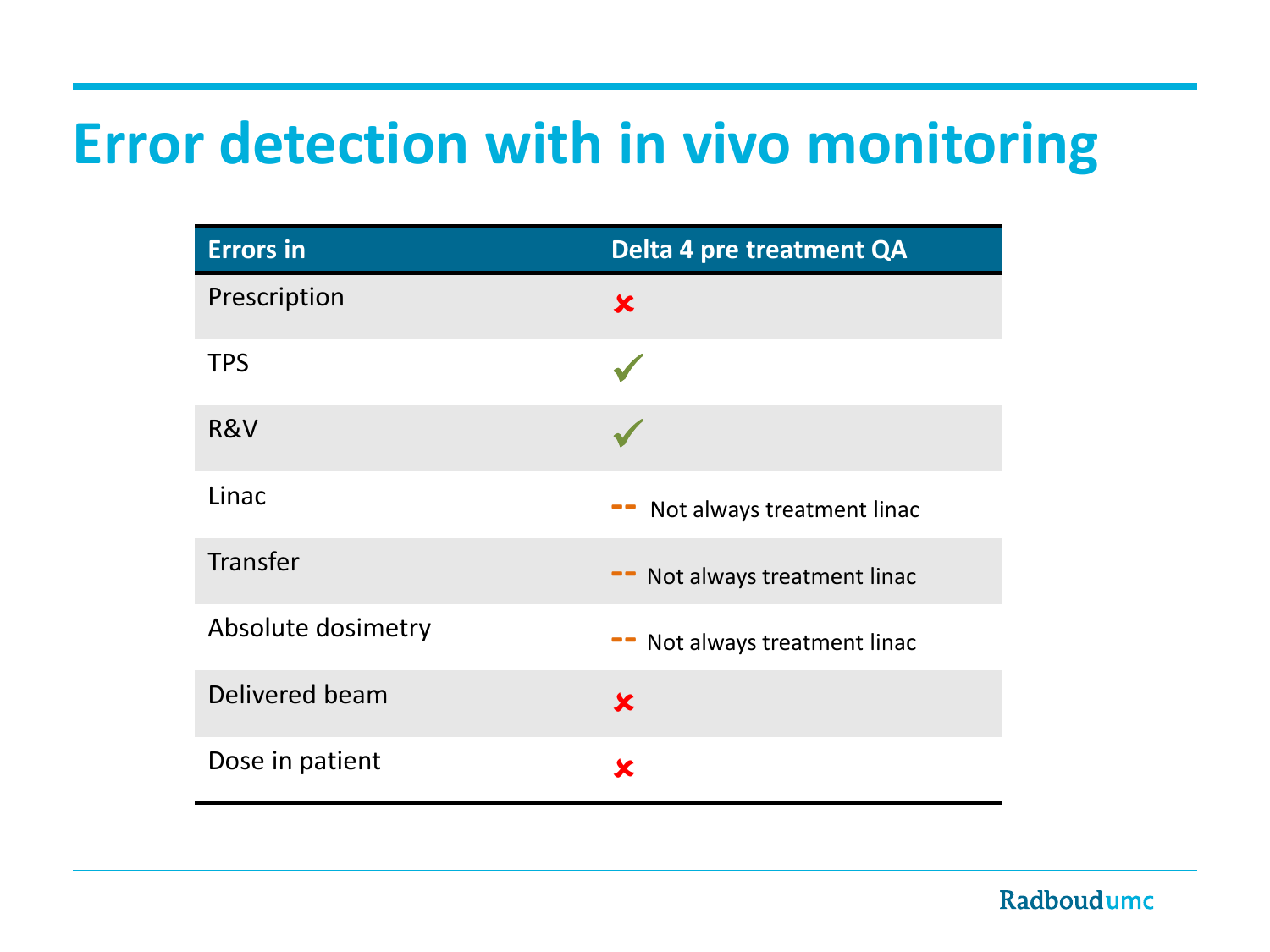# **The IQM system**

Integral Quality Monitor

Wedge shaped ionization chamber

Signal dependent on:

- Field/segment position
- Field size and shape
- **Monitor units**



himm ſA.

ltor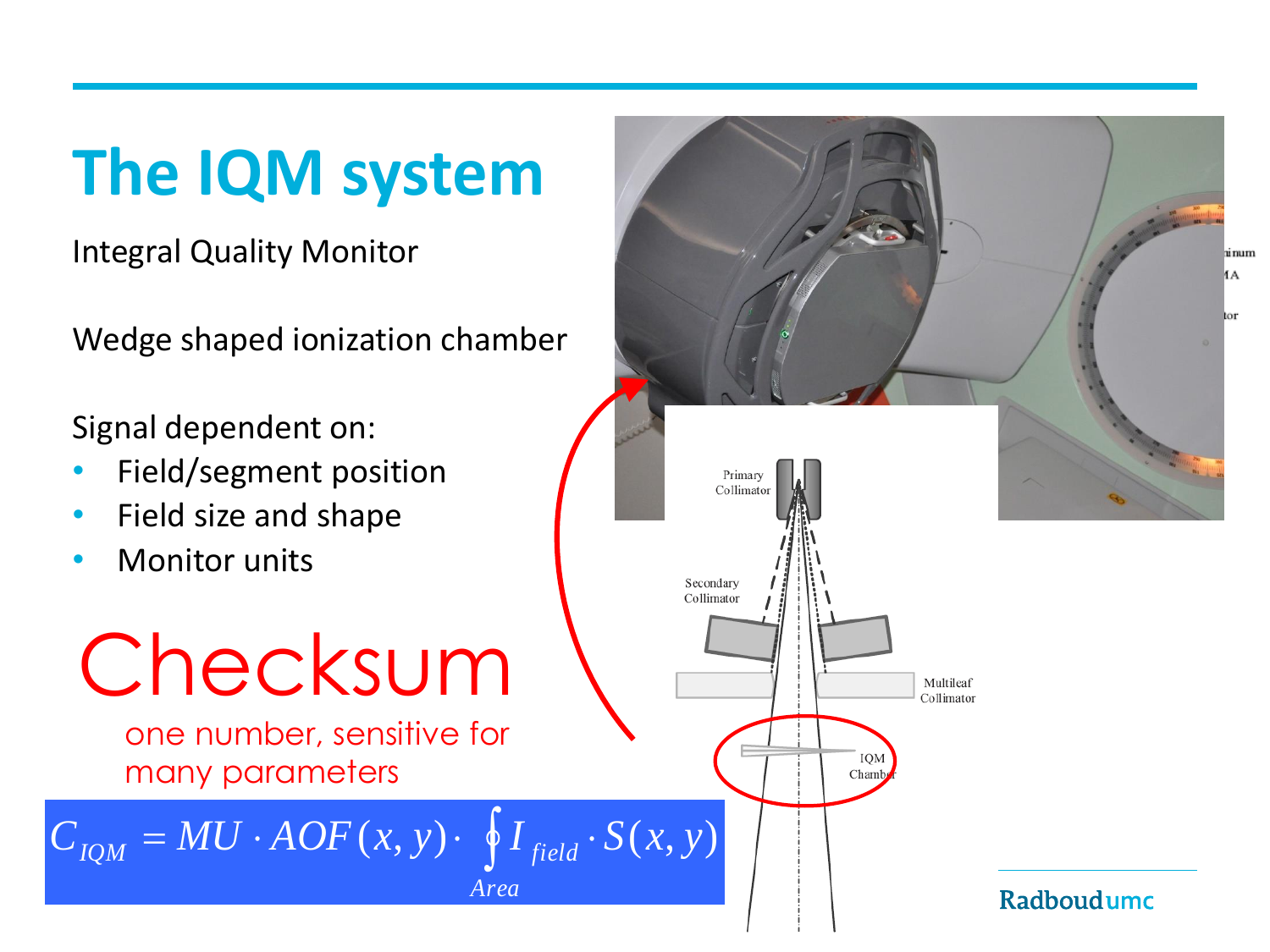## **Intended use of the IQM system**

- In vivo treatment monitoring
	- Realtime monitoring of beam delivery
	- Increased patient safety
	- Insight in the linac behaviour per segment/control point
- Pre-treatment QA
	- Can be run in between regular treatments or whenever there is free time.
	- RTT's can run the tests
	- Reduces a substantial effort in pretreatment QA
	- Possible to measure plans during 1st fraction if not critical.



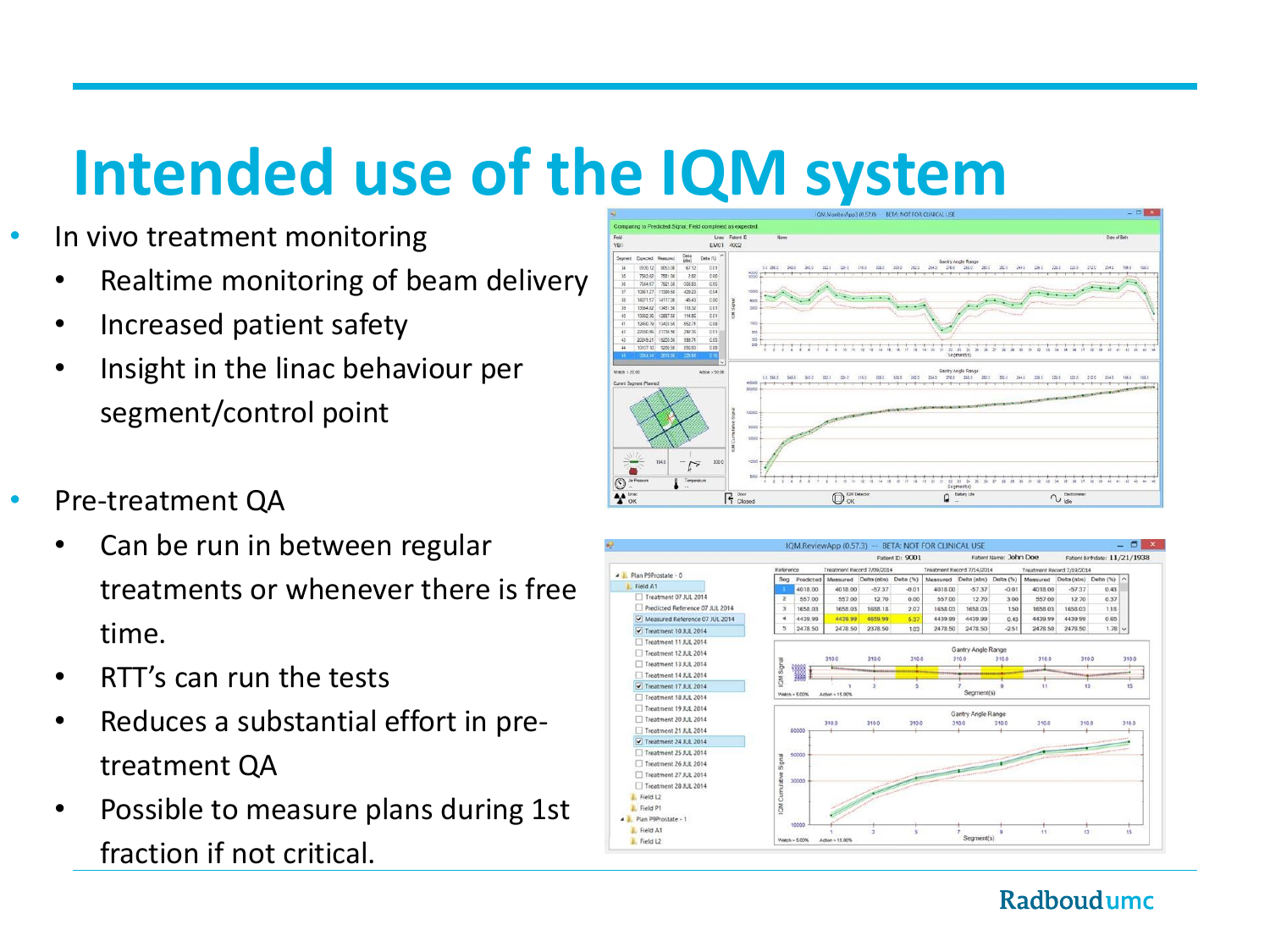### **Tests:error detection sensitivity**

How well does IQM perform in intra-fractional detection?

- Various IMRT and VMAT clinical beams,
- Same beams with induced errors
	- One segment/control point retraction of leaves by 10, 5 and 2 mm
	- One segment increase of 10, 5 or 2 MU
- Comparison to Delta4

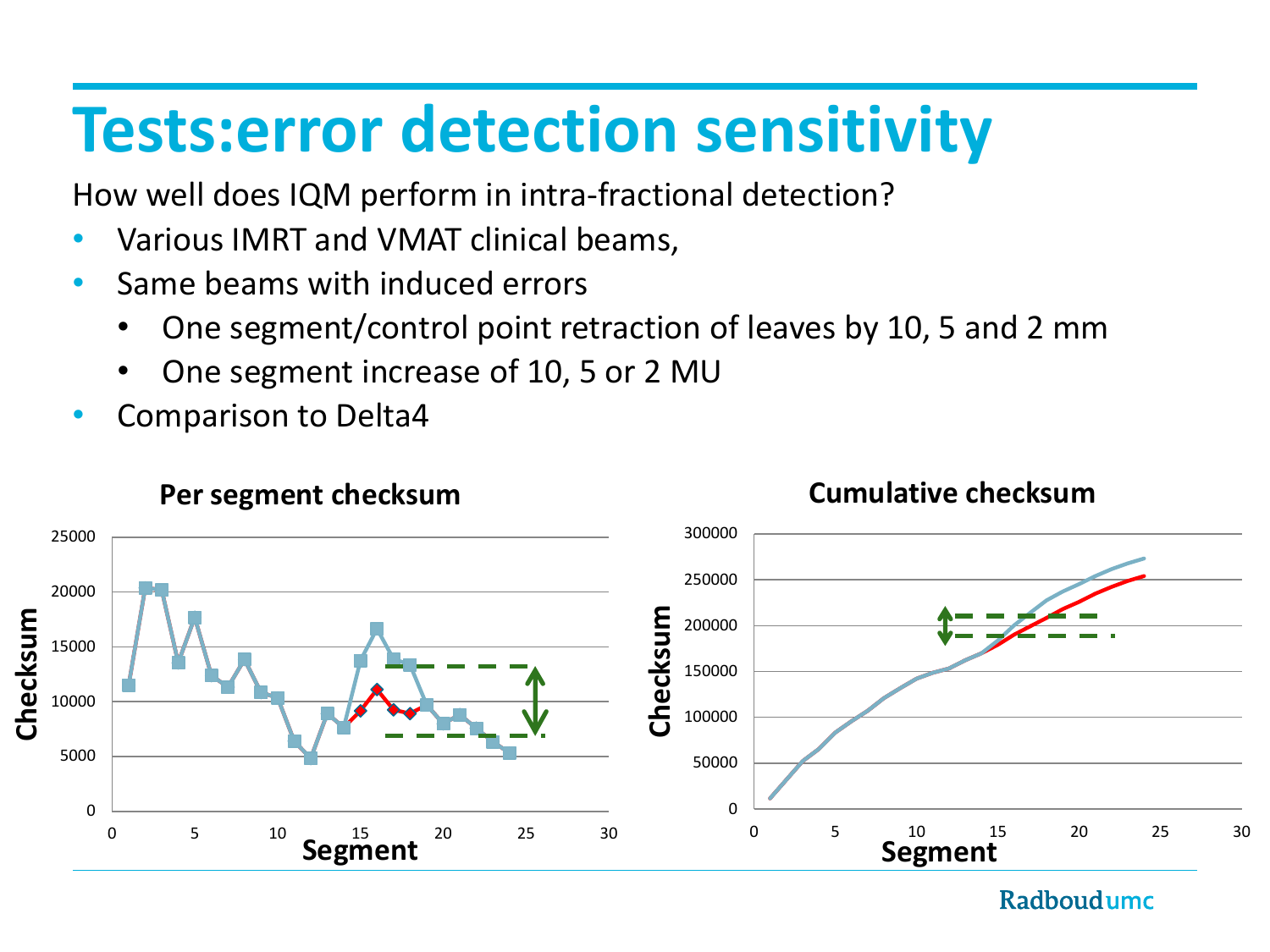## **Testing the IQM system – detecting errors: one segment different MU**

• 10MU • 5MU



#### • 2MU

Radboudumc

 $10^2$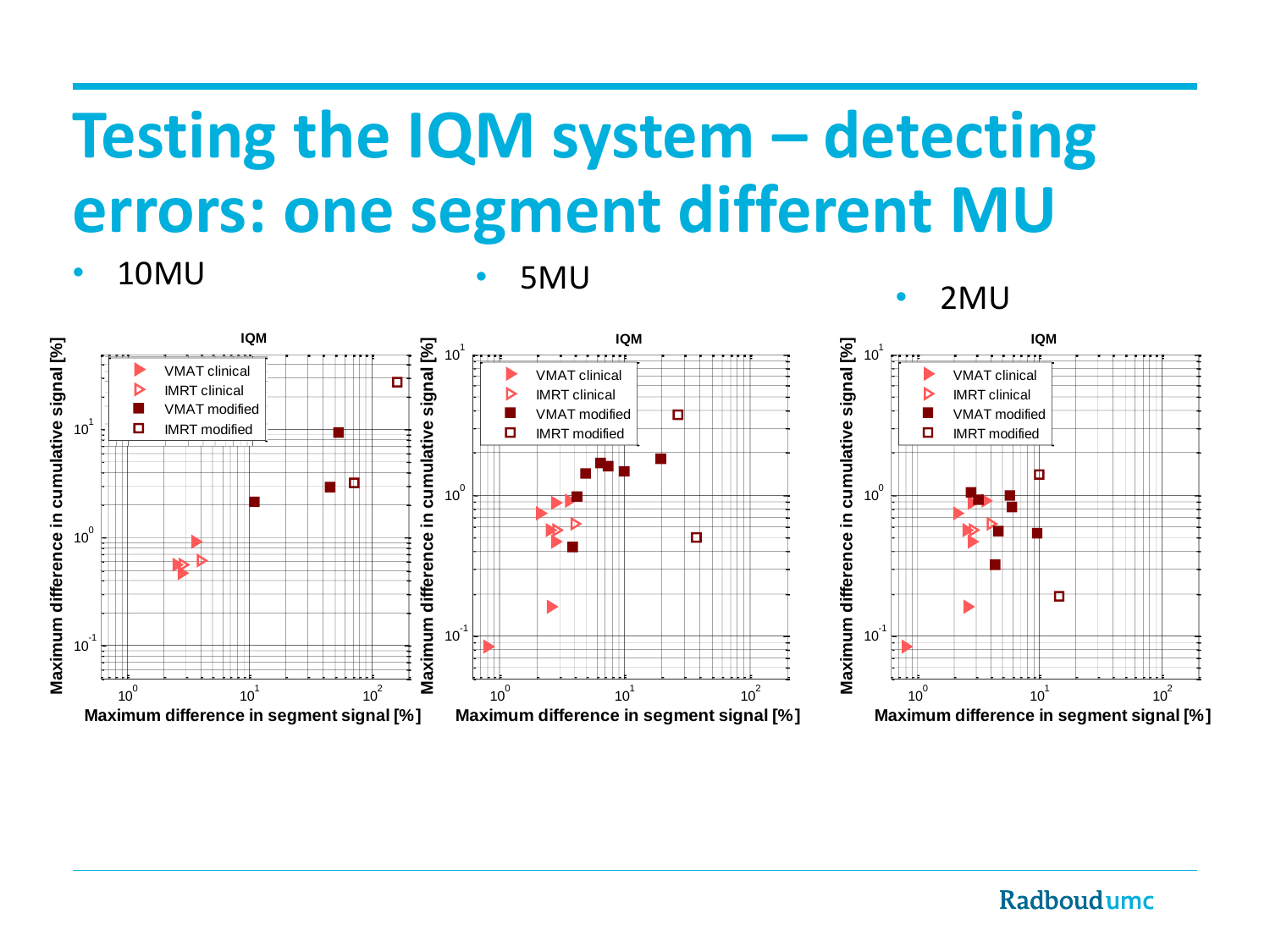## **Testing the IQM system – detecting errors: one segment leaf retraction**

• 10mm • 5mm • 2mm

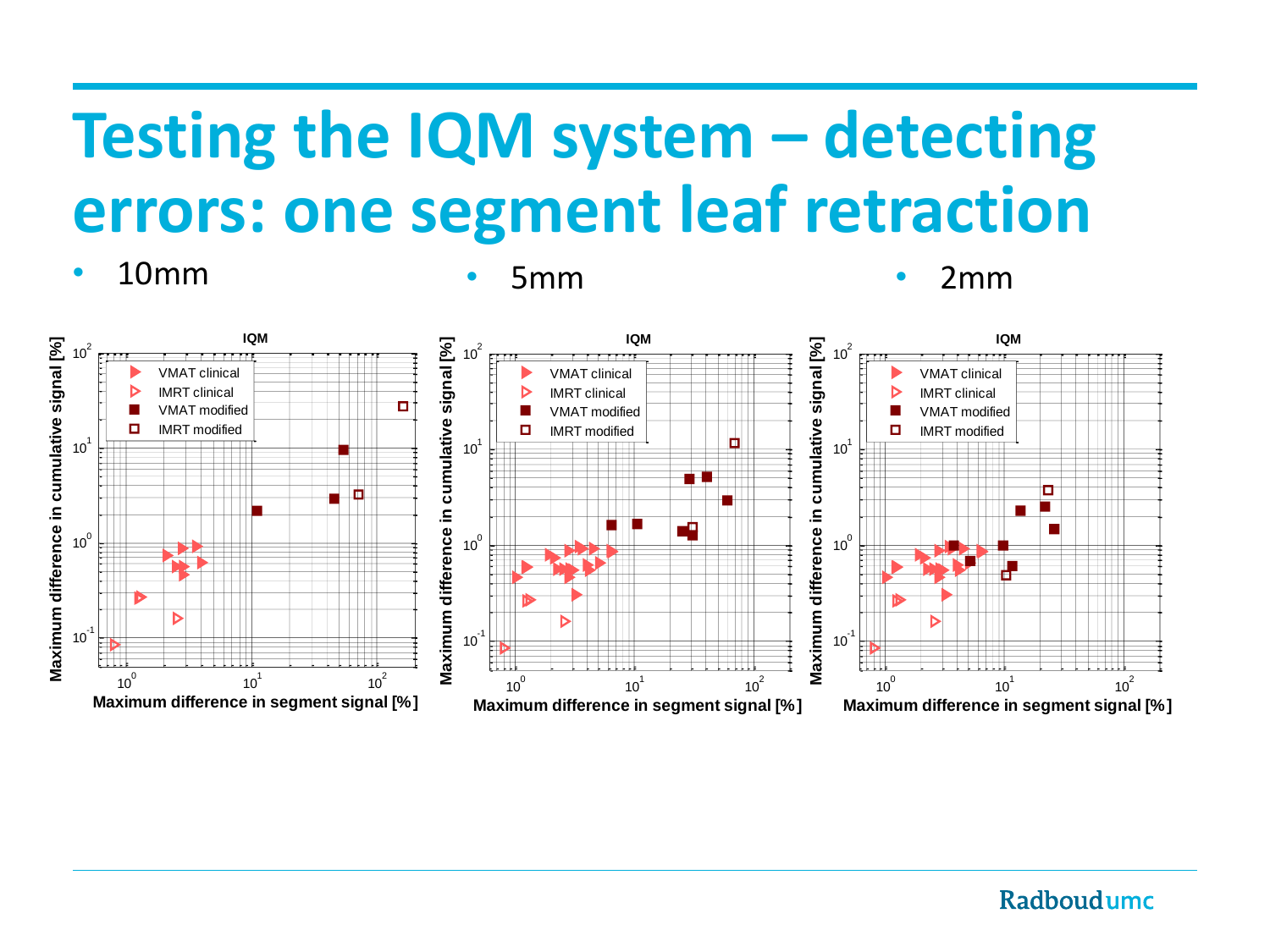#### **The ROC-curve** <sup>1</sup> **IQM**

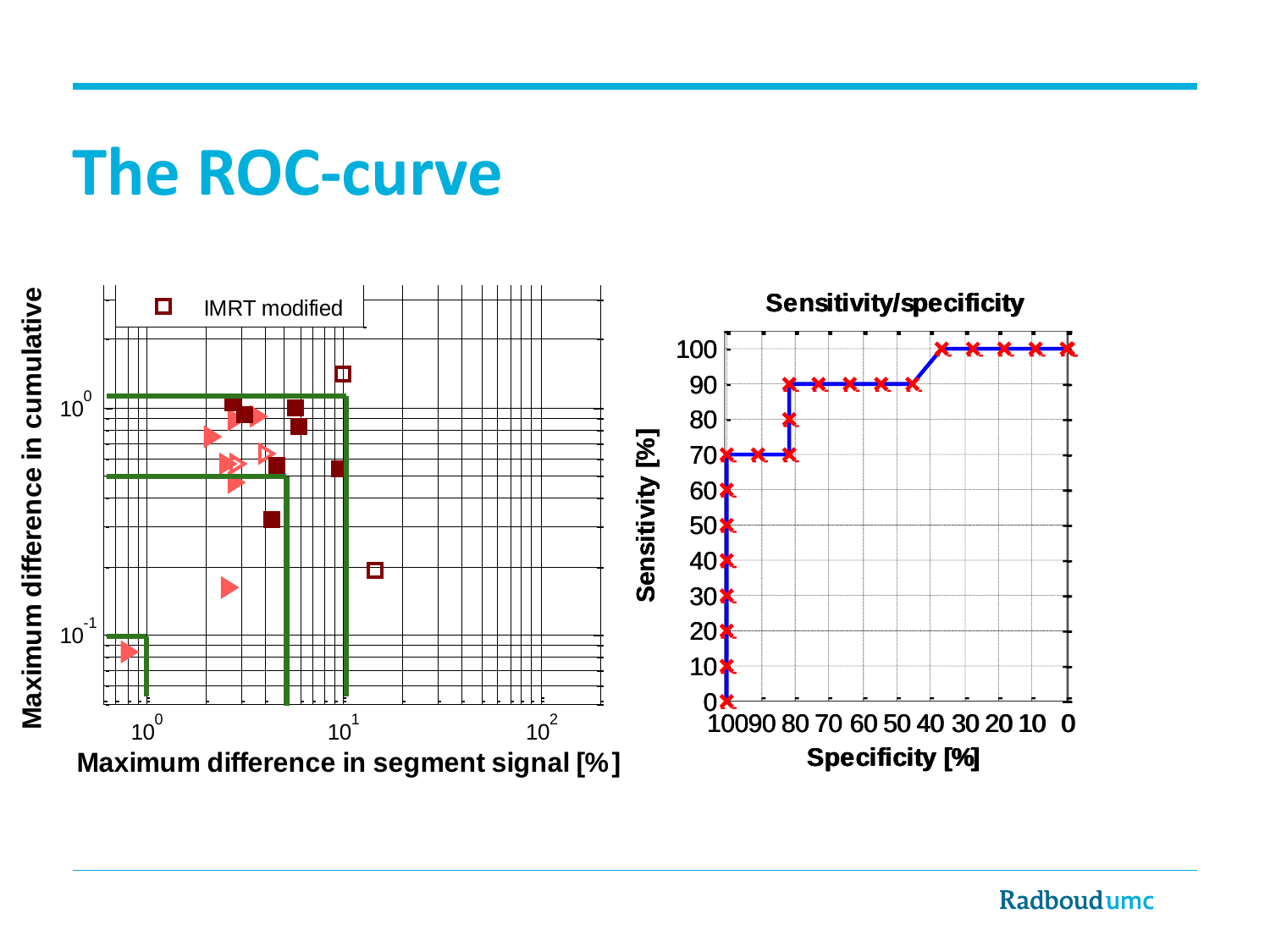### **Testing the IQM system – detecting errors**

- 10mm leaf retraction, 10MU 5mm, 5MU 2 mm, 2 MU
	- 5mm, 5MU

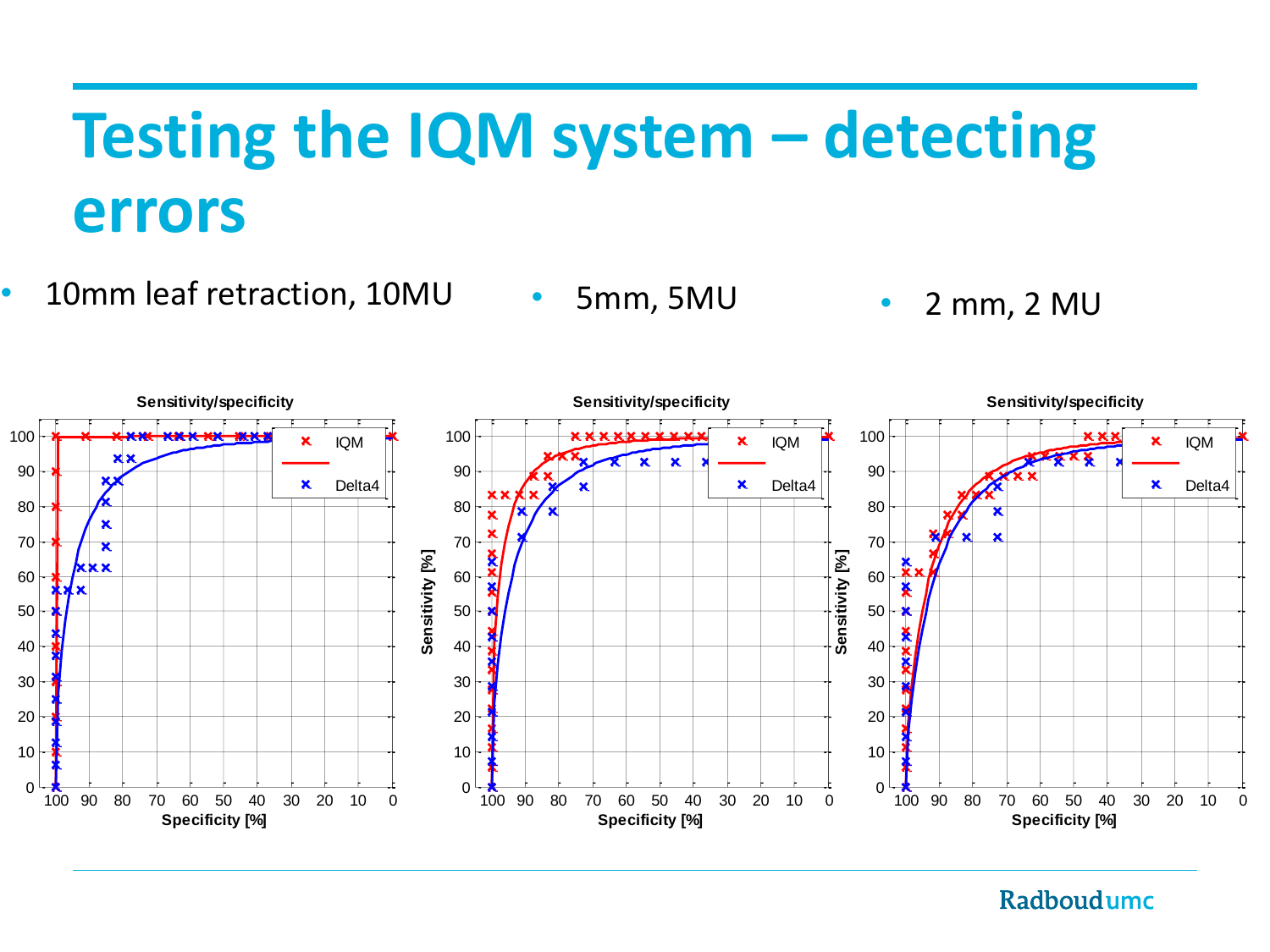### **Discussion & Conclusions**

- IQM enables realtime, intrafraction monitoring of beam delivery
- Sensitivity and specificity can be expected to be sufficient for clinical practice, and at least equal to our current equipment
- Pre-treatment QA with IQM has the potential to save a lot of time, but has yet to be tested